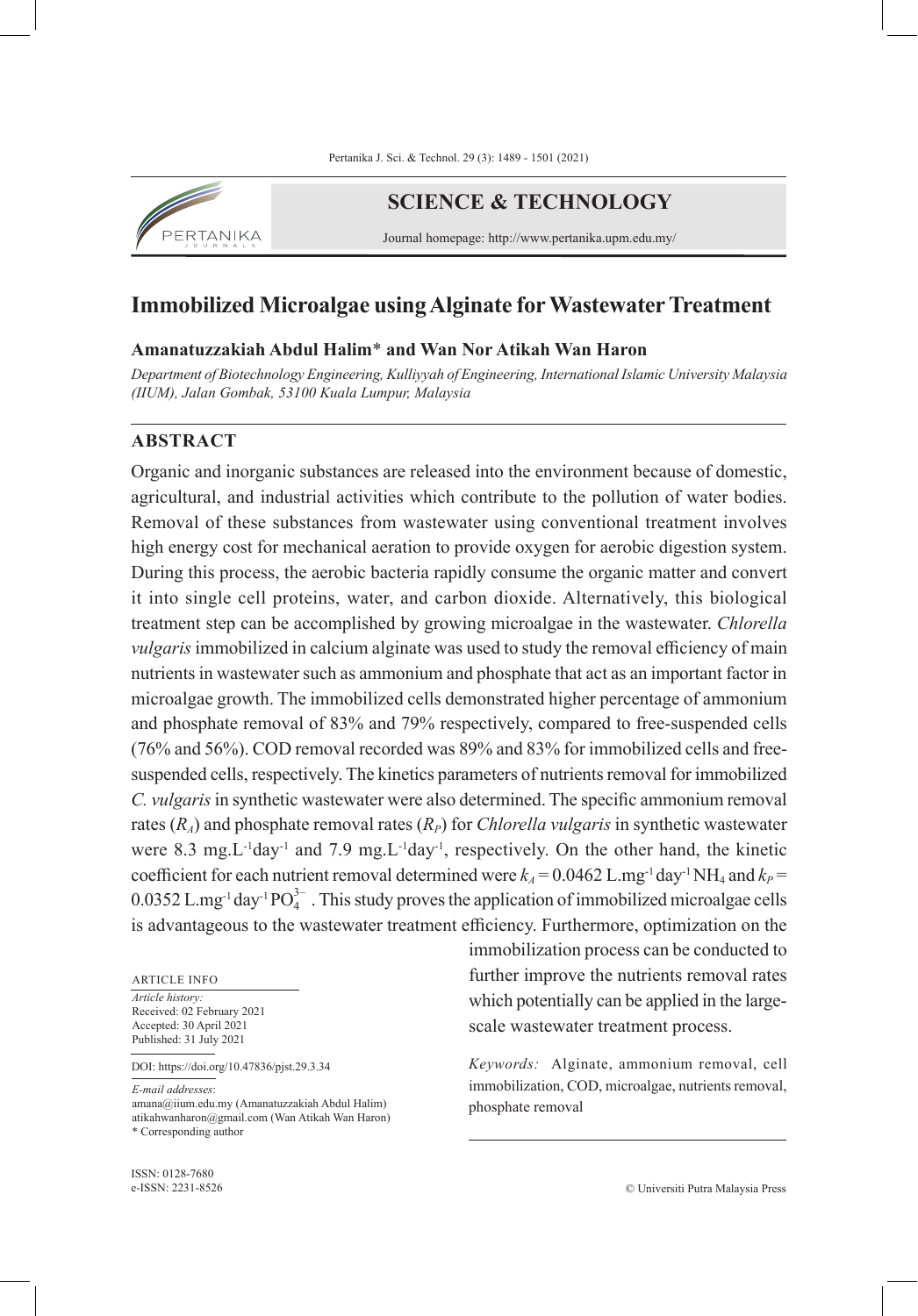# **INTRODUCTION**

Microalgae are unicellular photosynthetic organisms consist of both prokaryotic and eukaryotic and commonly grow in various aquatic environments. Photosynthetic algae are important to the global nutrients cycle such as carbon and oxygen and about 40% of photosynthesis is performed by microalgae (Benedetti et al., 2018). They can easily grow with adequate amounts of carbon (C), nitrogen (N), and phosporus (P) with other essential trace elements (Stockenreiter et al., 2016). In recent years, microalgae have been widely applied in various biotechnology areas such as aquaculture, cosmetic, food and pharmaceutical industries (Rizwan et al., 2018). In addition to that, microalgae have shown a great potential to treat the industrial wastes such as petroleum, heavy metals, dyes, and toxic gases (Kaur et al., 2019; Qiu et al., 2019). These versatile microalgae can also be used in the treatment of agro-industrial (Halim et al., 2019) and aquaculture effluent (Tejido-Nunez et al., 2019).

Water pollution that mainly consists of nitrogen and phosphorus has become a serious issue to environment which contributes to eutrophication. Eutrophication is known as the nutrient enrichment that may change the structure and function of aquatic ecosystems (Pacheco et al., 2015). It can cause damage to biodiversity, ecosystem sustainability and affects human health. Alternatively, these pollutants can be utilized for microalgae growth. Both water medium and necessary nutrients are freely available from the wastewater that are ideal for microalgae cultivation. With various mode of metabolism, microalgae can remove a common pollutant from the water course. Therefore, integrating wastewater treatment with algae cultivation may have the economic potential and simultaneously promoting green technology to treat wastewater as well as contributing to the algae-based chemicals production.

Utilization of free suspended microalgae cells in wastewater treatment has a great potential in removing the nutrients in the wastewater. Despite of the low cost and shorter hydraulic retention time (HRT) compared to the conventional wastewater treatment, this system has low cell loadings and biomass removal issue. The nature of the cells that are negatively charged and small in size (5-50 µm) prevent cells aggregation (Wu et al., 2012). Therefore, the removal of the algal biomass from the treated water requires high energy intensive and costly operation. Various methods have been used to address the biomass removals such as centrifugation, filtration, flotation, and flocculation. On the other hand, immobilization technique can be used to solve the biomass harvesting issue and simultaneously retaining the high-value biomass for further processing.

Various methods of microalgae immobilization have been reported (Kaparaku, 2017). Among them are adsorption on a surface, encapsulation, entrapment within a matrix and containment within a polymer. Majority of the works used entrapment method by employing natural and synthetic polymers. The utilization of alginate bead has been considered as one of the most suitable methods for cell immobilization. This is due to their characteristics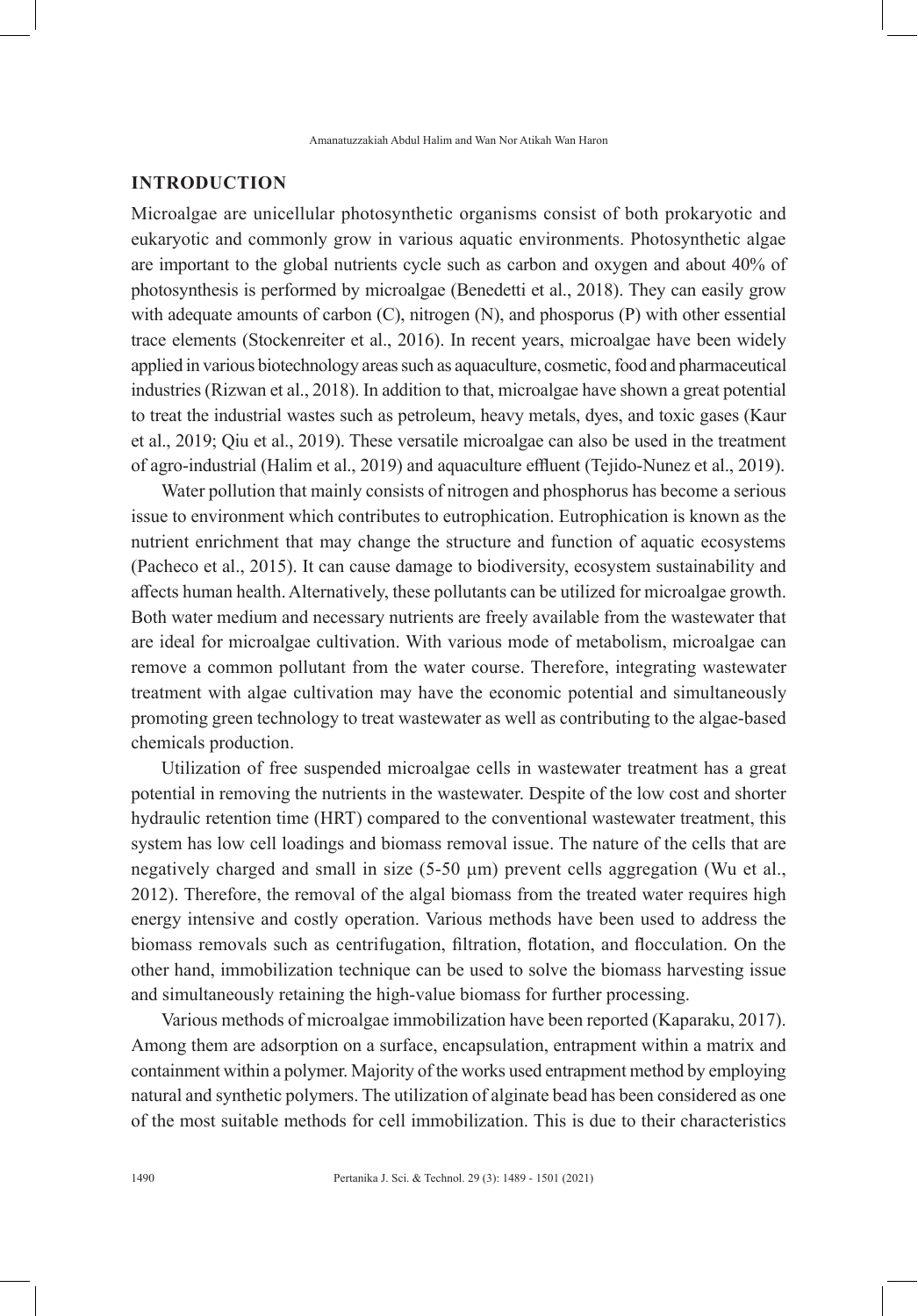of mild gelation properties, inert aqueous matrix with high porosity that help preserve the physiological properties and functionality of the encapsulated cells (Gao et al., 2016). Moreover, the entrapped microalgae are protected from mechanical stress while nutrients and metabolites can diffuse through the semi-permeable bead (Acarregui et al., 2012). Studies have shown that immobilized cells are more efficient in removing N and P with higher cell loading as compared to free suspended cells (De-Bashan & Bashan, 2010). In this study, microalgae were immobilized in alginate beads and the removal efficiency of the main nutrients and COD was compared with free suspended microalgae cells. The kinetics parameters of nutrients removal for immobilized *C. vulgaris* in synthetic wastewater were also determined.

# **METHOD**

## **Microalgae Strains**

*Chlorella vulgaris* (Algae Research Laboratory, Institute of Ocean and Earth Sciences, University Malaya) was grown in Tris–acetate–phosphorus (TAP) media and 150 rpm in a rotary shaker. The microalgae cells were grown at room temperature  $(25^{\circ}C)$  in 12 hours light and 12 hours dark cycles.

# **Immobilization of Microalgae**

150 mL of microalgae containing 5x10<sup>6</sup> cells/mL was centrifuged at 3500 rpm for 10 minutes. The cells were suspended and mixed with 80 mL of 2% alginate solution, and slowly mixed with a stirrer for 15 minutes. The alginate beads were obtained by dropping the alginate–algae mixture from a syringe into  $2\%$  CaCl<sub>2</sub> solution. The beads formed were left for 1 hour in the solution for hardening process. These beads were washed off several times with sterile distilled water until their pH reached pH 7.

#### **Synthetic Wastewater Preparation**

Synthetic wastewater for the experiment was prepared using the following components (mg/L): Glucose (256.41), NH<sub>4</sub>Cl (35.33) and KH<sub>2</sub>PO<sub>4</sub> (43.8) to obtain 300 mg/L of Chemical Oxygen Demand (COD), 10 mg/L of ammonium and 10 mg/L of phosphorus. The pH was adjusted to 7 with KOH (Hernandez et al., 2006; Mujtaba et al., 2015).

# **Determination of Microalgae Growth**

Cell number was determined once in every two days, using a hemacytometer under a microscope. 10 μl of cell suspension (or 1 drop from a transfer pipette) was added to the hemacytometer and cells were observed under the microscope. For immobilized cells in alginate beads, ten beads were taken from flask and solubilised by immersion in 1 mL of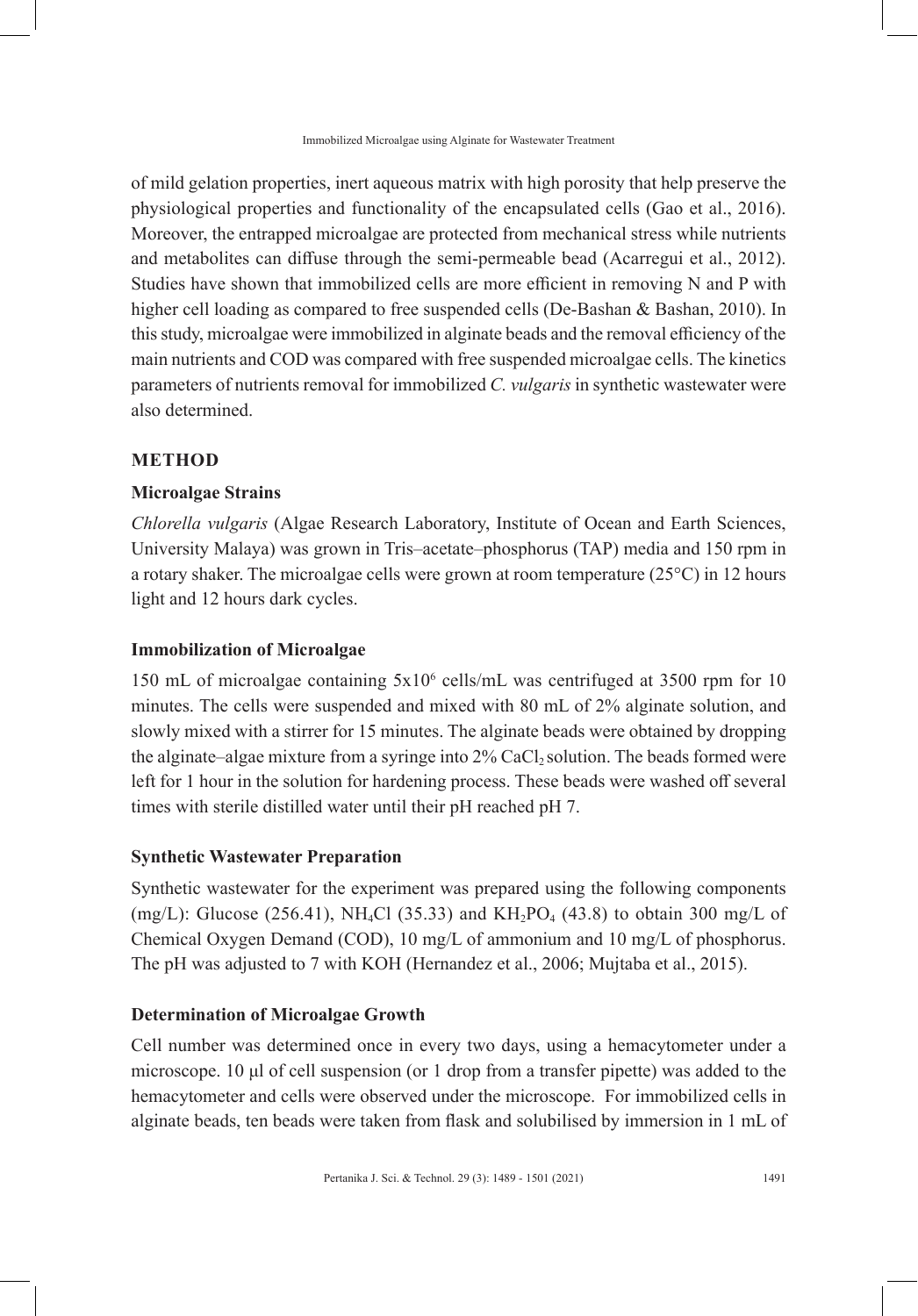$4\%$  NaHCO<sub>3</sub> solution for 30 minutes before the cells were observed under microscope. In determining the optical density, 1 mL of the sample was taken every two days and measured by spectrophotometer at 680 nm of wavelength.

# **Analytical Tests**

The performance of wastewater treatment by microalgae system was indicated by the percentage of COD and nutrients (i.e., ammonium and phosphorus) removals. The percentage of removal was calculated as shown in Equation 1.

% of removal = 
$$
\frac{Initial\ concentration\ (m\ g/L) - Final\ concentration\ (m\ g/L)}{Initial\ concentration\ (m\ g/L)} \times 100
$$

 $[1]$ 

Standard methods for the examination of wastewater were used to analyse the COD, ammonium, and phosphorus removals (APHA, 1999). COD, ammonium, and phosphorus were respectively analysed by closed reflux of colorimetric method, phenate method and ascorbic acid method.

# **RESULTS AND DISCUSSION**

#### **Growth of** *C. Vulgaris* **in TAP Media**

The growth profile of free suspended and immobilized *Chlorella vulgaris* in TAP media is shown in Figure 1. Two main growth phases were observed during 10 days of experiment (log phase and stationary phase). No lag phase was observed for both microalgae cultures. The cells number increased exponentially and reached the maximum cells concentration of  $53 \times 10^6$  cells/mL and entered the stationary phase on day eight of the experiment for free suspended cells. Similar trend was observed for immobilized *C. vulgaris* which showed rapid growth with maximum cells concentration of  $64 \times 10^6$  cells/mL. Immobilized cells showed better growth than free suspended cells as reported by other studies (Aguilar-May & Sanchez-Saavedra, 2009; Singh, 2003). Ruiz-Marin et al. (2010) reported similar observation on the cell growth where the cells number increased rapidly once the beads were added into the medium. However, immobilized cells may also undergo lag phase because of cell adaptation to the new environment (Shen et al., 2017). The specific growth rate of the immobilized cells is comparable to the free suspended cells during the exponential phase which are  $0.13 \text{ day}^{-1}$  and  $0.10 \text{ day}^{-1}$ , respectively. This result shows that the growth of the encapsulated algal cells was not reduced compared to the free cells. The medium nutrients can diffuse through the semi-permeable beads allowing the cell to undergo the cell division process. On the contrary, some entrapment matrices made from synthetic material may produce small pore bead size that restricts nutrients diffusion which affect the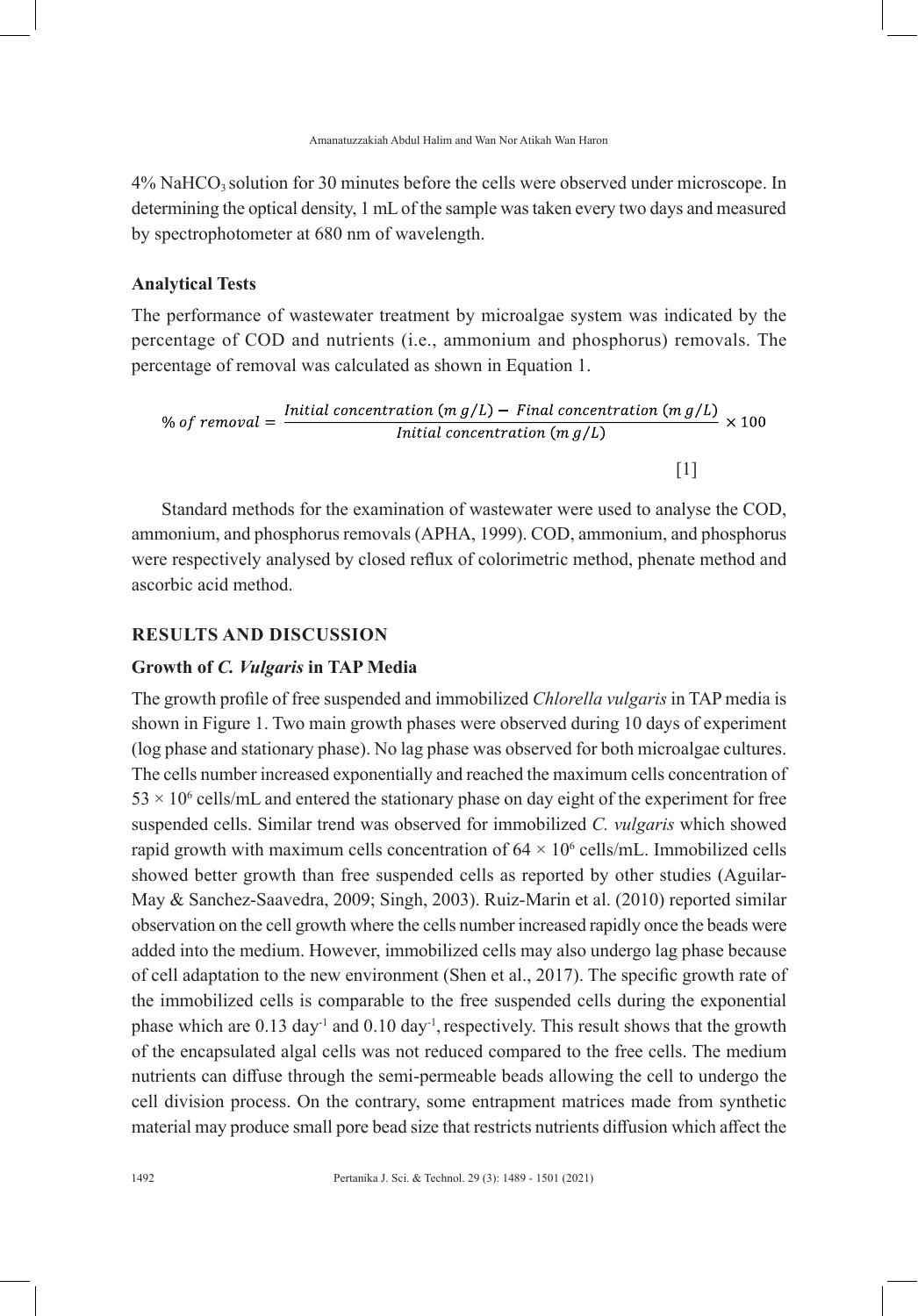Immobilized Microalgae using Alginate for Wastewater Treatment



*Figure 1.* Growth profile of *Chlorella vulgaris* in TAP media and synthetic wastewater. Error bar shows one standard deviation of mean (n=3)

cell morphology and viability (Shen et al., 2017). Moreover, high cell loading may impede the cell growth as there is limited space for the cell to grow or possibly due to restriction on nutrient movement (Leenen et al., 1996). Nevertheless, the results prove that alginate can be used efficiently for cell immobilization.

# **Growth of** *Chlorella vulgaris* **in Synthetic Wastewater**

The growth profile of both free suspended cells and immobilized cells cultivated in synthetic wastewater is illustrated in Figure 1. Similar trend of growth was observed for both cultures as compared to the growth in TAP media. Maximum concentration for free suspended cells and immobilized cells were  $13 \times 10^6$  cells/mL and  $20 \times 10^6$  cells/mL respectively. The increase in cell numbers indicated that the algal cells were able to undergo cell division when cultivated in a limited nutrient medium. While the specific growth rate of free suspension cells and immobilized cells were  $0.119 \text{ day}^{-1}$  and  $0.122 \text{ day}^{-1}$  respectively. The maximum number of cells grown in synthetic wastewater were slightly lower than the one cultivated in TAP media which was expected as TAP media contains optimum nutrients needed for microalgae growth while the synthetic medium only consist a few nutrients. However, these data show that synthetic wastewater were able to support the growth of the cells with the minimum nutrients of ammonium, phosphate, and carbon source (glucose).

# **Nutrients Removal**

The removal of ammonium by the free suspended and immobilized cells is shown in Figure 2. Nitrogen in the form of ammonium is essential to many functional components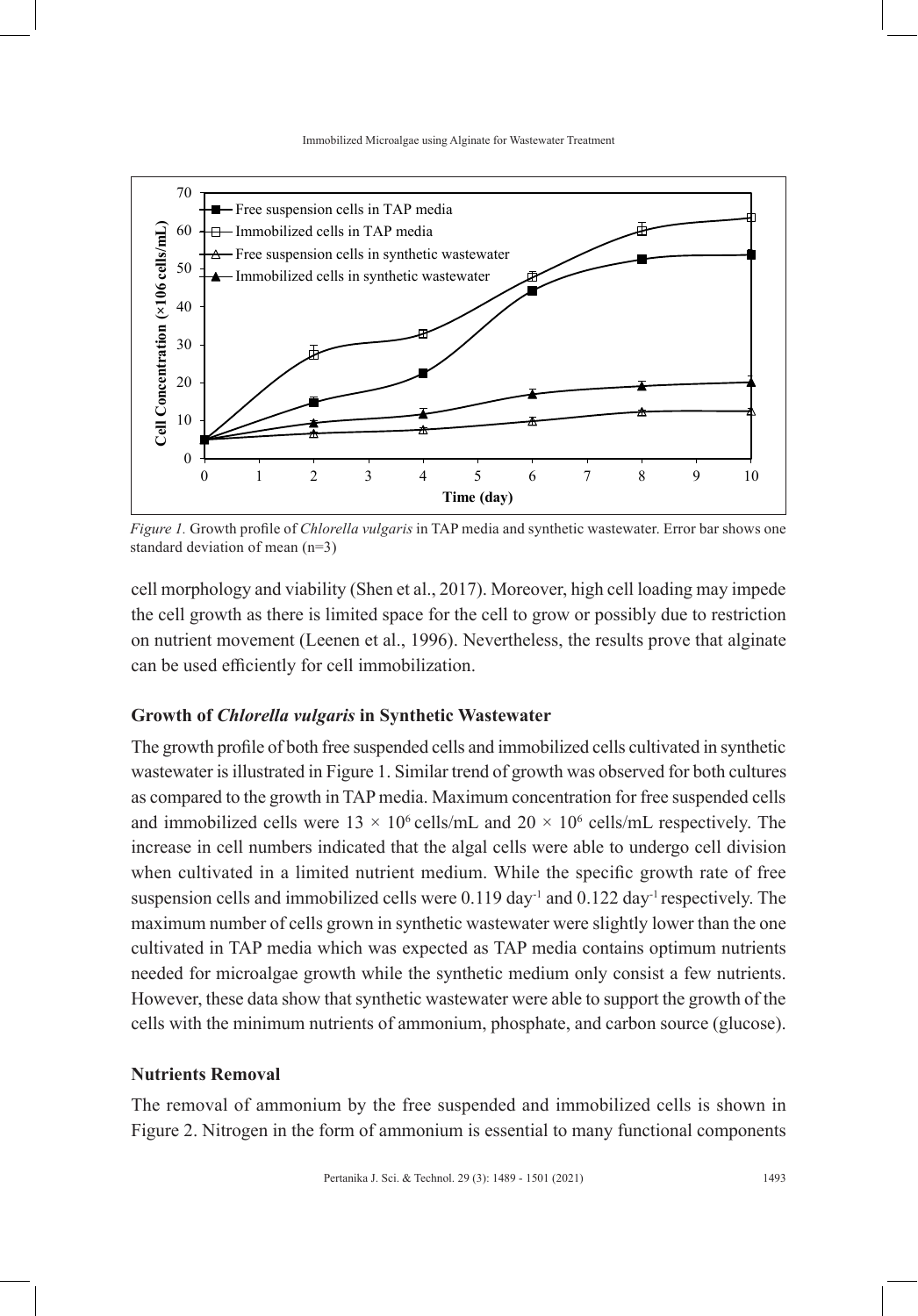

*Figure 2.* The percentage removal of ammonium by free suspension cells and immobilized cells. Error bar shows one standard deviation (n=3)

of algae and reported to be the main source of nitrogen for algae. The nutrient uptake occurs through direct assimilation between the cells and ammonium based on the form and concentration available (Sanz-Luque et al., 2015). Both cells type achieved rapid removal of 51-58% on day 2 and gradually increased until day 10. The rate of ammonium removal is at the highest during the first two days when the nutrient availability was high. The high ammonia concentration triggered the rapid uptake where the cells passed from a least concentrated to a more concentrated medium. As the day progressed, the nutrient uptake slows down and achieved a total of 76% and 83% ammonium removal on day 10 for free and immobilized cells, respectively. The results show the immobilized *C. vulgaris* has slightly higher percentage removal than the free suspended cells. These values were well correlated with the cell concentration profile in Figure 1. Similar trend was reported by several studies on higher ammonium removal for alginate-immobilized microalgae as compared to the free suspended cells (Banerjee et al., 2019; Soo et al., 2017).

The phosphate uptake by the cells started slowing around 21% and 26 % on day 2 and achieved final removal of 56% and 79% on day 10 for free cells and immobilized cells respectively (Figure 3). The percentage nutrient removal by microalgae cells is lower for phosphate compared to the ammonium especially for free suspended cells. In general, ammonium is the most preferable nitrogen source as it requires less energy for its uptake compared to the other form of nutrients (Delgadillo-Mirquez et al., 2016). Similar trend was observed by other studies which reported higher removal of ammonium compared to phosphate (Samsudin et al., 2018; Shen et al., 2017). Rapid removal of COD was observed on day 2 by freely suspended (61%) and immobilized (71%) *C. vulgaris* (Figure 4). The percentage removal gradually increased until day 10 with maximum removal of 89% by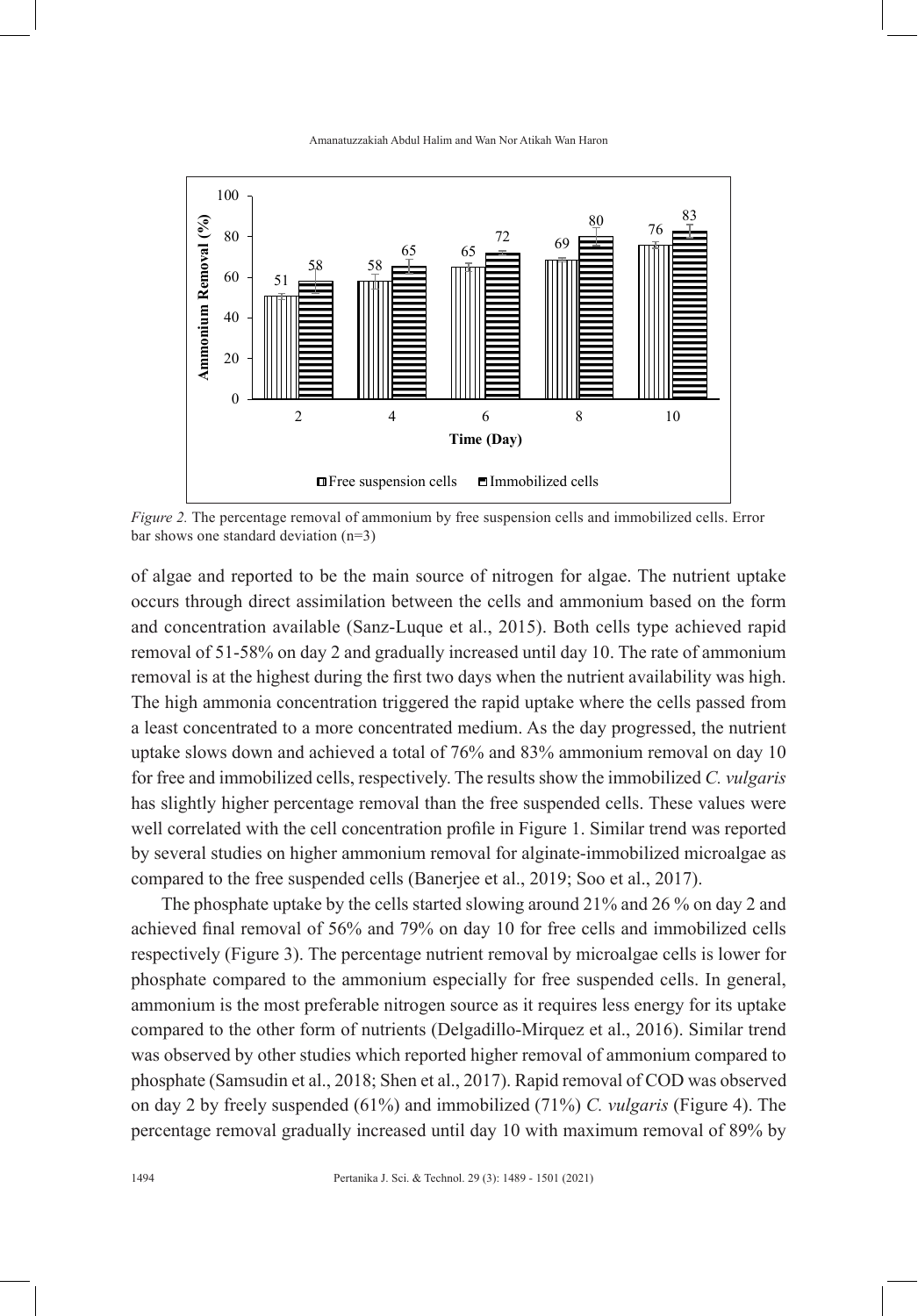Immobilized Microalgae using Alginate for Wastewater Treatment



*Figure 3*. The percentage removal of phosphate by free suspension cells and immobilized cells. Error bar shows one standard deviation (n=3)



*Figure 4*. The percentage removal of COD by free suspension cells and immobilized cells. Error bar shows one standard deviation (n=3)

the immobilized cells and 83% for free cells. On the first 2 days of the cell cultivation, the cells were actively doubling their number in which reflected the higher uptake of glucose that provide high amount of energy needed for the cell's activities, hence the consumption of glucose as the carbon source was very high within the short period. This indicates high efficiency removal of COD by microalgae cells.

Based on the results discussed above, the performance of nutrient removal of immobilized microalgae is relatively higher compared to the free cells. Immobilized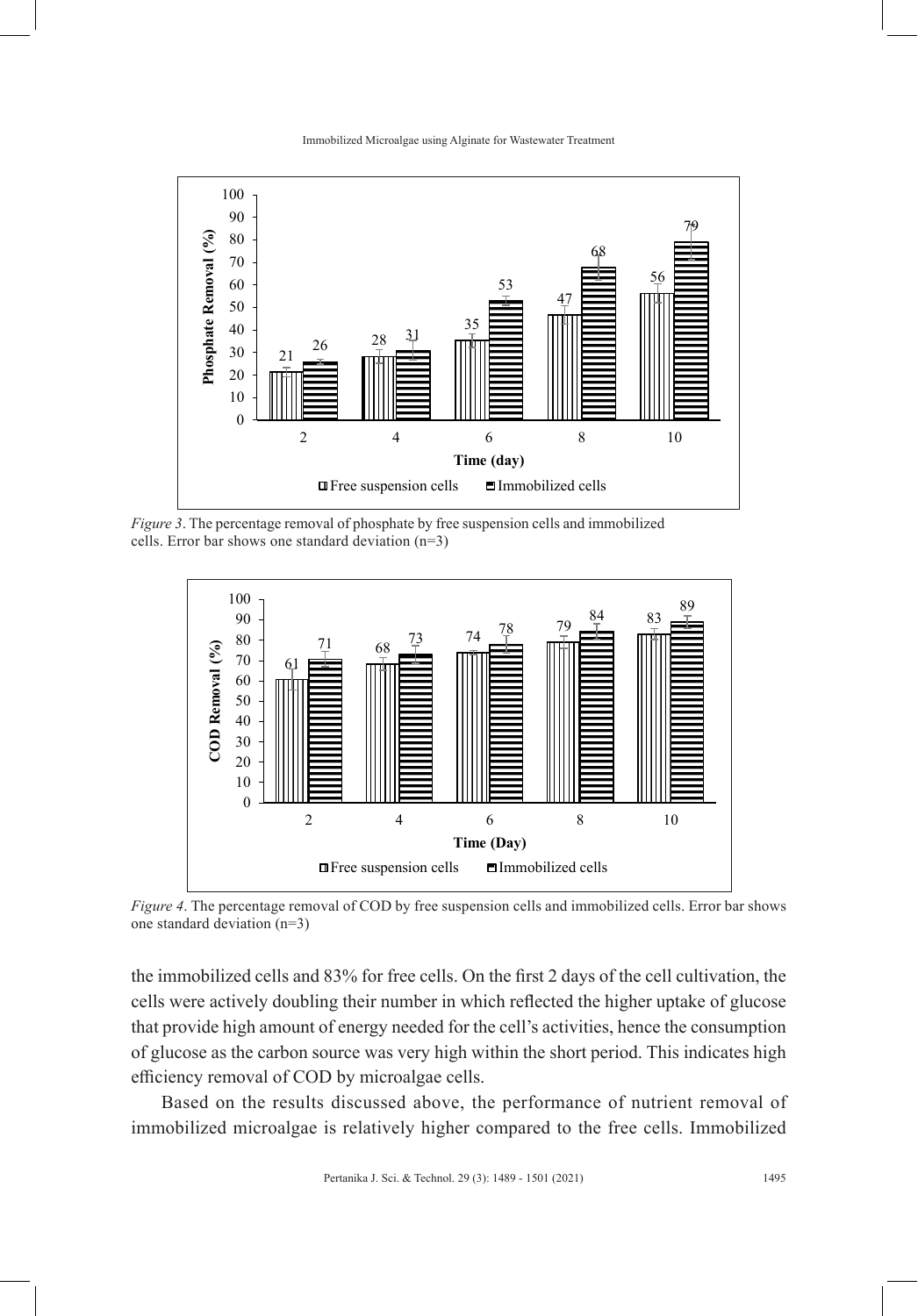Amanatuzzakiah Abdul Halim and Wan Nor Atikah Wan Haron

*Chlorella vulgaris* exhibits uptake rates of 23%, 7% and 6% higher than suspended free algae for phosphate, ammonium, and COD, respectively. This result is consistent with the previous findings in other study (Covarrubias et al., 2012). The enhanced removal performance can be described based on the chemical interactions between alginate matrix and the nutrients. The presence of carboxyl group (COO- ) attracts cations and the free binding site on the surface of the alginate matrix provides the medium for physical adsorption for both  $NH^{4+}$  and  $PO_4^{3-}$  ions before assimilation process occur by the encapsulated algae (Banerjee et al., 2019). Higher adsorption rate is expected with increment in alginate concentration. The optimum adsorption rate was achieved at 3% alginate concentration with high removal of nutrients conducted using *Chlorella vulgaris*  (Banerjee et al., 2019). The removal of nutrients by the alginate bead alone was reported to be minimal compared to the alginate-immobilized microalgae cells (Banerjee et al., 2019). Even though the contribution of alginate in removing nutrients are evident, the primary mechanism of nutrient removal through microalgae uptake is more significant compared to the chemical and physical processes. Moreover, the utilization of immobilized cells using alginate matrix provides protective environment against the mechanical shear stress and external microorganisms contamination which enhanced the overall nutrients removal performance.

## **Kinetics of Nutrient Removal by Immobilized** *Chlorella vulgaris*

In this study, the ammonium and phosphate removal rates were determined using Equation 2.

$$
R = \frac{S_o - S_i}{t_i - t_o} \tag{2}
$$

Where  $R$  represents the removal rate of nutrients (ammonium and phosphate),  $S<sub>o</sub>$  represents the initial concentration of nutrients,  $S_i$  is the nutrient concentration at time  $t_i$  and  $t_i$  is the time when there was no significant change taking place for nutrient concentration. The specific ammonium removal rates  $(R_A)$  and phosphate removal rates  $(R_P)$  for *Chlorella vulgaris* in synthetic wastewater were 8.3 mg. L<sup>-1</sup>day<sup>-1</sup> and 7.9 mg. L<sup>-1</sup>day<sup>-1</sup>, respectively.

In this study, ammonium and phosphate removal fitted well with the second order reaction of equal initial concentration of nutrients (ammonium and phosphate). The defining second-order differential Equation 3 and 4 as below:

$$
-r_A = -\frac{dC_A}{dt} = kC_A^2 = kC_{A0}^2(1 - X_A)^2
$$
 [3]

Which on integration yields

$$
\frac{1}{c_A} - \frac{1}{c_{A0}} = \frac{1}{c_{A0}} - \frac{X_A}{1 - X_A} = kt
$$
 [4]

1496 Pertanika J. Sci. & Technol. 29 (3): 1489 - 1501 (2021)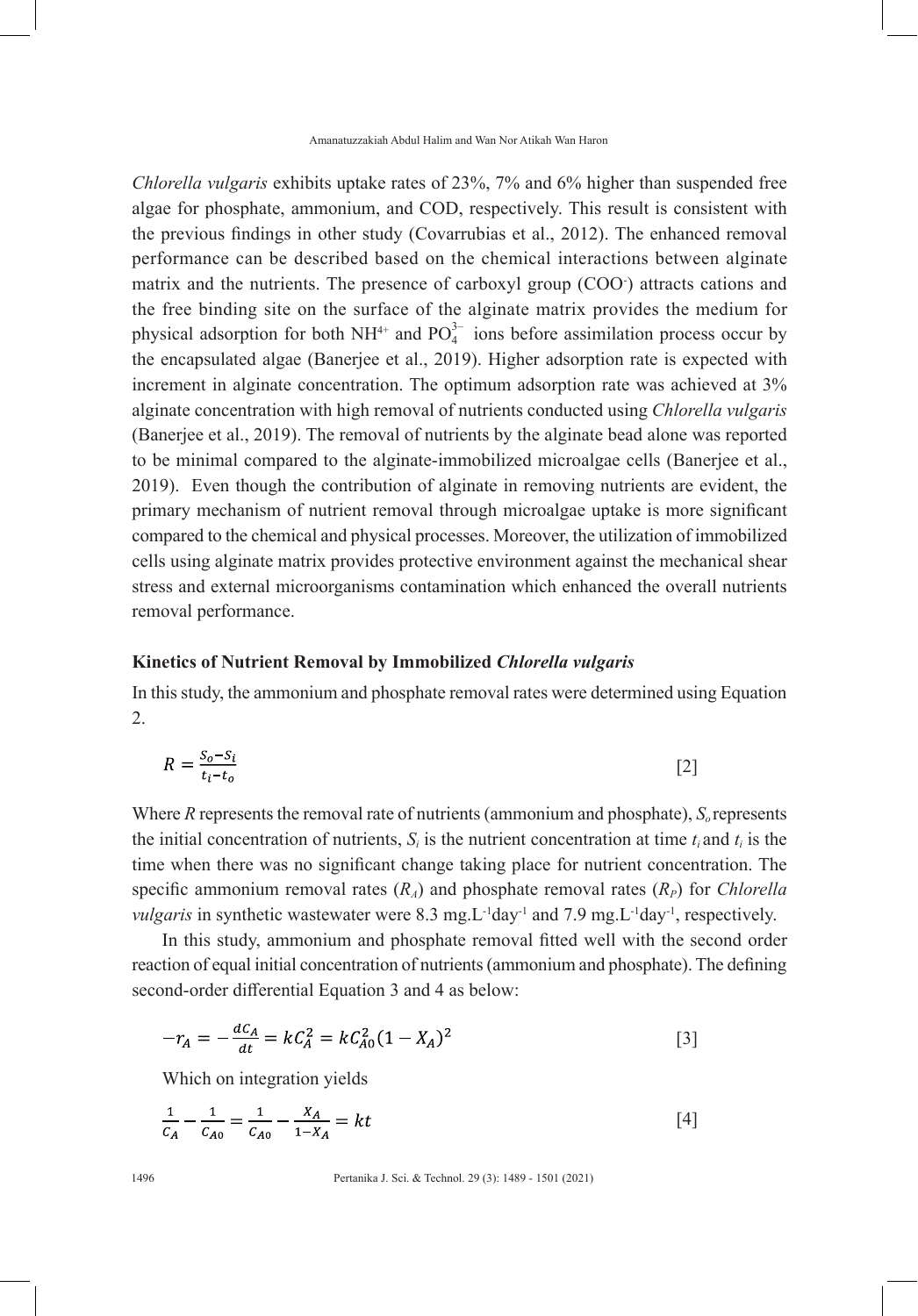Therefore, the reaction of ammonium and phosphate can be expressed by Equation 5.

$$
C_A = C_{A0} e^{-kt} \tag{5}
$$

where  $C_A$  represents nutrient concentration at time  $t_i$ ,  $C_{AO}$  represents the initial concentration of nutrient, and *k* is the second order reaction constant.

Experimental data given in Figure 2 were plotted in the form of  $1/C_A$  versus time as shown in Figure 5. From the slope and intercept of best fit line of this plot, kinetic coefficient of ammonium removal by *C. vulgaris* were determined with  $k_4 = 0.0462$  L.mg<sup>-1</sup> day<sup>-1</sup> NH<sub>4</sub>  $(R^2 = 0.9806).$ 

Similarly, from the experimental data in Figure 3, the coefficient for phosphate removal was found with  $k_P = 0.0352$  L.mg<sup>-1</sup> day<sup>-1</sup> PO<sub>4</sub><sup>-1</sup> from the intercept and slope of best fit line of  $1/C_A$  versus time,  $(R^2 = 0.8711)$  as illustrated in Figure 6.

The yield coefficient for ammonium and phosphate removal was calculated using Equation 6.

$$
Y = \frac{c - c_o}{s_o - s} \tag{6}
$$

where *Y* is the yield of biomass linked with the consumption of nutrients,  $S<sub>o</sub>$  is initial nutrient concentrations and *S* is final nutrient concentration. *C* represents the concentration of cells with respect to the nutrient *S* and  $C<sub>O</sub>$  is the initial concentration of the cells. Therefore, the kinetics parameters of nutrients removal for *C. vulgaris* in synthetic wastewater are summarized in Table 1.



*Figure 5*. Determination of kinetic coefficient for ammonium removal by *C. vulgaris*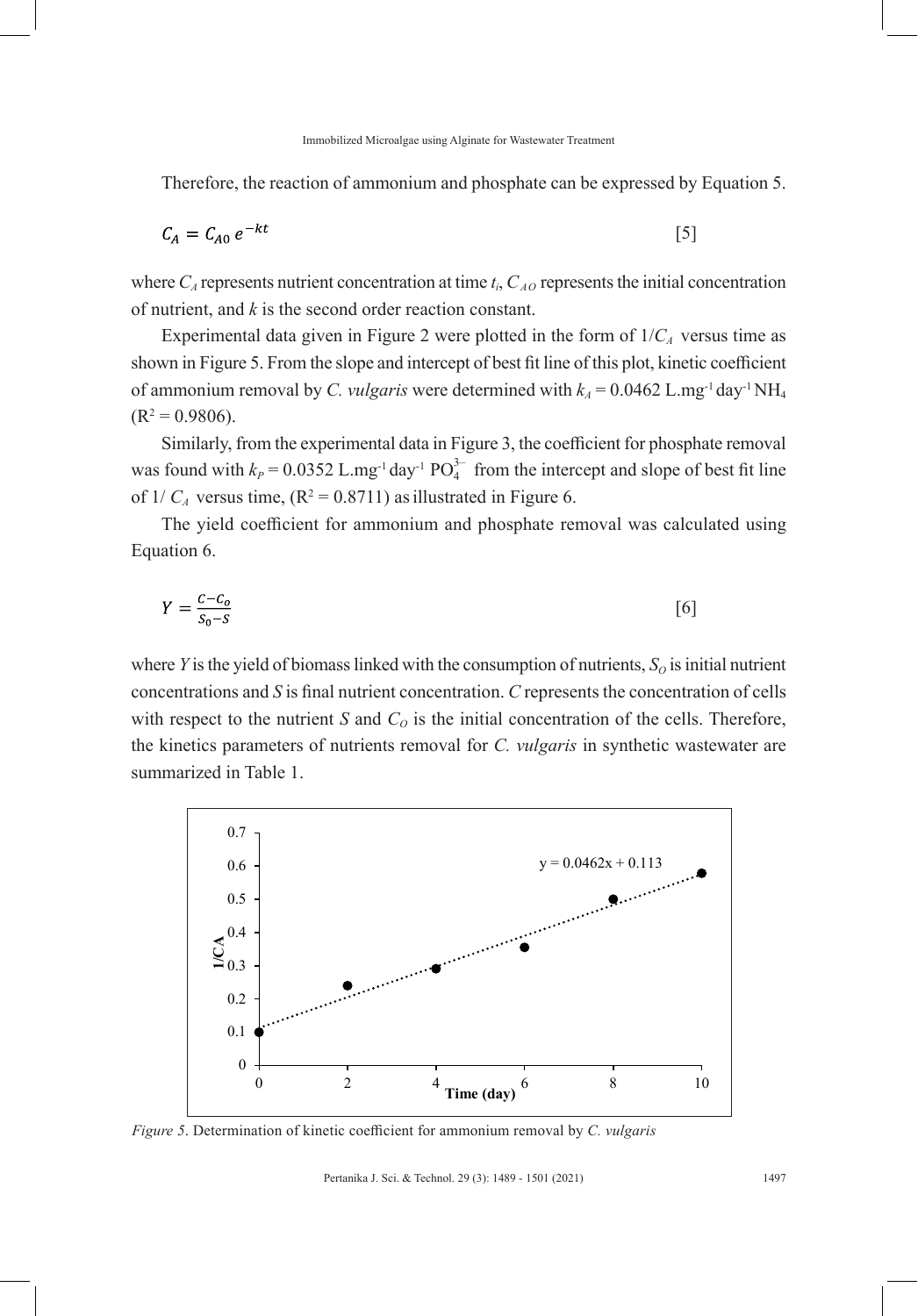

*Figure 6.* Determination of kinetic coefficient for phosphate removal by *C. vulgaris*

The specific ammonium removal rates  $(R_A)$  and phosphate removal rates  $(R_P)$  for *C*. *vulgaris* obtained were 8.3 mg.L<sup>-1</sup>day<sup>-1</sup> and 7.9 mg. $L^{-1}$ day<sup>-1</sup>, respectively. Other studies reported various results depending on the condition of the experiments such as the initial nutrient concentration, reaction time, and bead's condition. Aslan and Kapdan (2006) reported 10.5 mg  $NH<sub>4</sub> L<sup>-1</sup>day<sup>-1</sup>$  and  $2.0 \text{ mg } \text{PO}_4^{3-} \text{ L}^{-1} \text{day}^1 \text{ while } \text{Lau et al.} \text{ (1998)}$ obtained 5.44 mg  $NH_4 L^{-1}$ day<sup>-1</sup> and 1.3 mg PO3– 4 L-1day-1, both were using *C. vulgaris* cells. On the other hand, the biomass yield

Table 1 *Kinetics parameters of nutrients removal for immobilized C. vulgaris in synthetic wastewater*

| Kinetics Parameters                                                         | Data   |
|-----------------------------------------------------------------------------|--------|
| Initial N/P                                                                 | 1      |
| (mass ratio)                                                                |        |
| $R_4$ ( mg.L <sup>-1</sup> day <sup>-1</sup> )                              | 8.3    |
| $R_P$ (mg.L <sup>-1</sup> day <sup>-1</sup> )                               | 7.9    |
| $Y_4$ (mg mg <sup>-1</sup> A)                                               | 0.0407 |
| $Y_P$ (mg mg <sup>-1</sup> P)                                               | 0.0318 |
| $Y_P/Y_A$                                                                   | 0.781  |
| $k_4$ (L.mg <sup>-1</sup> day <sup>-1</sup> NH <sub>4</sub> )               | 0.0462 |
| $k_P$ (L.mg <sup>-1</sup> day <sup>-1</sup> PO <sub>4</sub> <sup>3-</sup> ) | 0.0352 |
|                                                                             |        |

based on ammonium and phosphate consumption obtained were  $0.0407$  mg.mg<sup>-1</sup>NH<sub>4</sub> and 0.0318 mg.mg<sup>-1</sup> PO<sub>4</sub><sup>3-</sup> respectively. The ratio of  $\frac{Y_A}{Y_P}$  (0.781) indicates the amount of the ratio of P/A required (mg P consumed/mg A consumed) to produce the same unit amount of biomass. The kinetic coefficient for ammonium and phosphate removal were determined based on second order reaction model with  $k_A = 0.0462$  L.mg<sup>-1</sup> day<sup>-1</sup> NH<sub>4</sub> and  $k_P = 0.0352$ L.mg<sup>-1</sup> day<sup>-1</sup> PO<sub>4</sub><sup>-1</sup>. In other study the kinetic coefficients reported were  $k_A = 0.00249$  L.mg<sup>-1</sup> day<sup>-1</sup> NH<sub>4</sub> and  $k_P = 0.192$  L.mg<sup>-1</sup> day<sup>-1</sup> PO<sub>4</sub><sup>2</sup> for ammonium and phosphate removal by *C*. *vulgaris* respectively (Banerjee et al., 2019). The difference value between these kinetic coefficients is due to the different conditions of the experiments as well as the model used.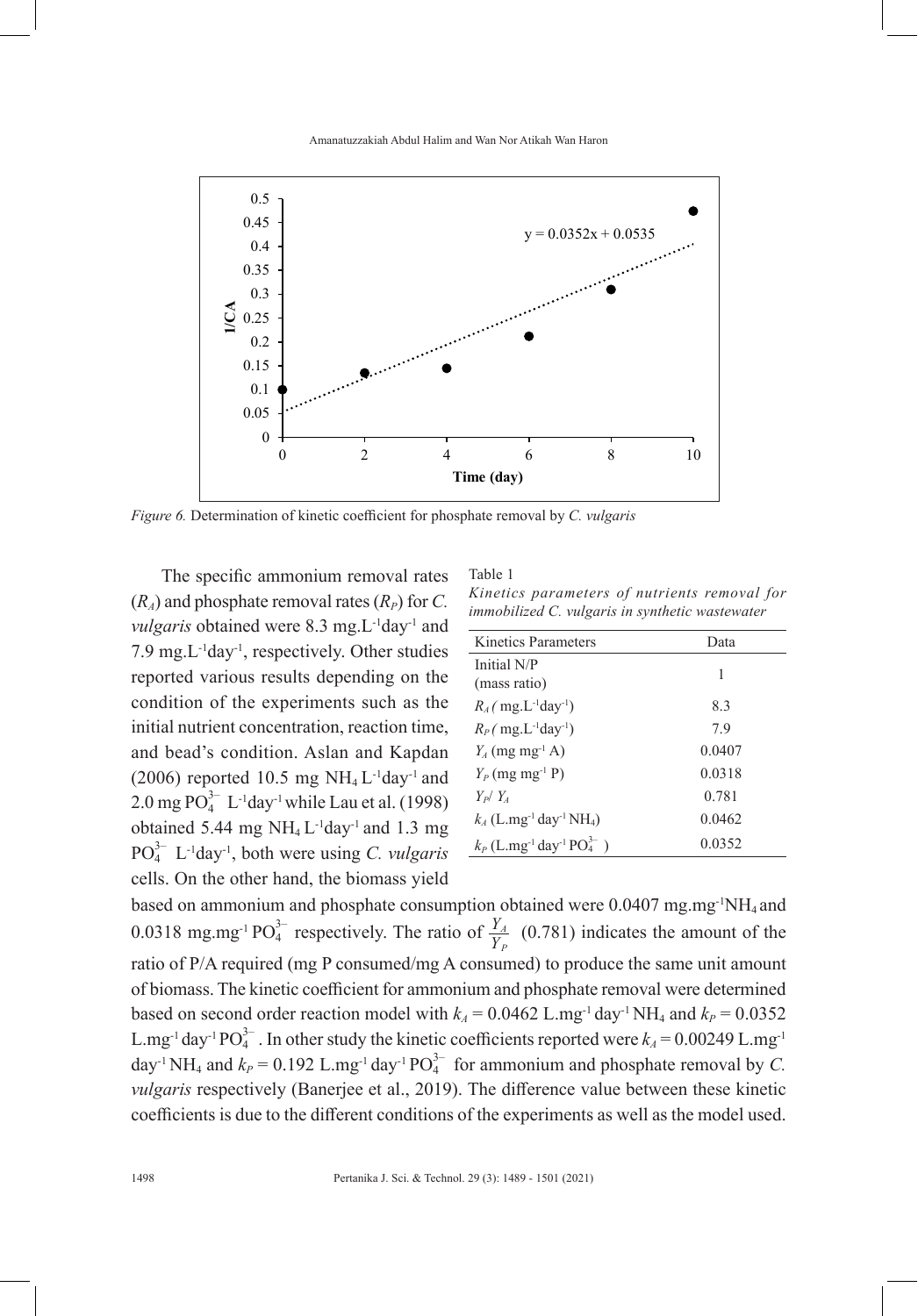# **CONCLUSION**

This present study demonstrated that alginate immobilized *C. vulgaris* showed higher nutrients (ammonium and phosphate) and COD removal efficiency from the synthetic wastewater than the free cells. The percentage removal of ammonium and phosphate for immobilized cells were about 83% and 79%, respectively compared to free suspension cells which were 75% for ammonium removal and 56% for phosphate removal. Similarly, with the COD, over 80% of glucose were removed from the synthetic wastewater by both the alginate immobilized microalgae cells and free cells within 10 days. The main reasons for high removal performance could be correlated to the high metabolic activities of the immobilized cells and the interaction between the supporting materials and the nutrients ions in wastewater. The kinetics data determined in this study include, the specific ammonium removal rates  $(R_A)$  and phosphate removal rates  $(R_P)$  which were 8.3 mg.L-1day-1 and 7.9 mg.L-1day-1, respectively. Moreover, the kinetic coefficient for each nutrient removal obtained were  $k_A = 0.0462$  L.mg<sup>-1</sup> day<sup>-1</sup> NH<sub>4</sub> and  $k_P = 0.0352$  L.mg<sup>-1</sup> day<sup>-1</sup>  $PO_4^{3-}$ . The findings from this study provide some insights on the utilization of immobilized cells in wastewater treatment. Nevertheless, this method can be further integrated with several components such as  $CO<sub>2</sub>$  biofixation and biofuel production to efficiently manage the environmental issues.

#### **ACKNOWLEDGEMENT**

The research was conducted using the facilities provided by the Department of Biotechnology Engineering, International Islamic University Malaysia.

# **REFERENCES**

- Acarregui, A., Murua, A., Pedraz, J. L., Orive, G., & Hernandez, R. M. (2012). A perspective on bioactive cell mircoencapsulation. *BioDrugs, 26*, 283-301. https://doi.org/10.1007/bf03261887
- Aguilar-May, B., & Sánchez-Saavedra, M. P. (2009). Growth and removal of nitrogen and phosphorus by free living and chitosan-immobilized cells of the marine cyanobacterium *Synechococcus elongates*. *Journal of Applied Phycology, 21*, 353-360. https://doi.org/10.1007/s10811-008-9376-7
- APHA. (1999). *Standard methods for the examination of water and wastewater part 4000 inorganic nonmetallic constituents*. American Public Health Association. https://doi.org/10.2105/SMWW.2882.067
- Aslan, S., & Kapdan, I. K. (2006). Batch kinetics of nitrogen and phosphorus removal from synthetic wastewater by algae. *Ecological Engineering, 28*, 64-70. https://doi.org/10.1016/j.ecoleng.2006.04.003.
- Banerjee, S., Tiwade, P. B., Sambhav, K., Banerjee, C., & Bhaumik, S. K. (2019). Effect of alginate concentration in wastewater nutrient removal using alginate-immobilized microalgae beads: Uptake kinetics and adsorption studies. *Biochemical Engineering Journal, 149*, Article 107241. https://doi.org/10.1016/j. bej.2019.107241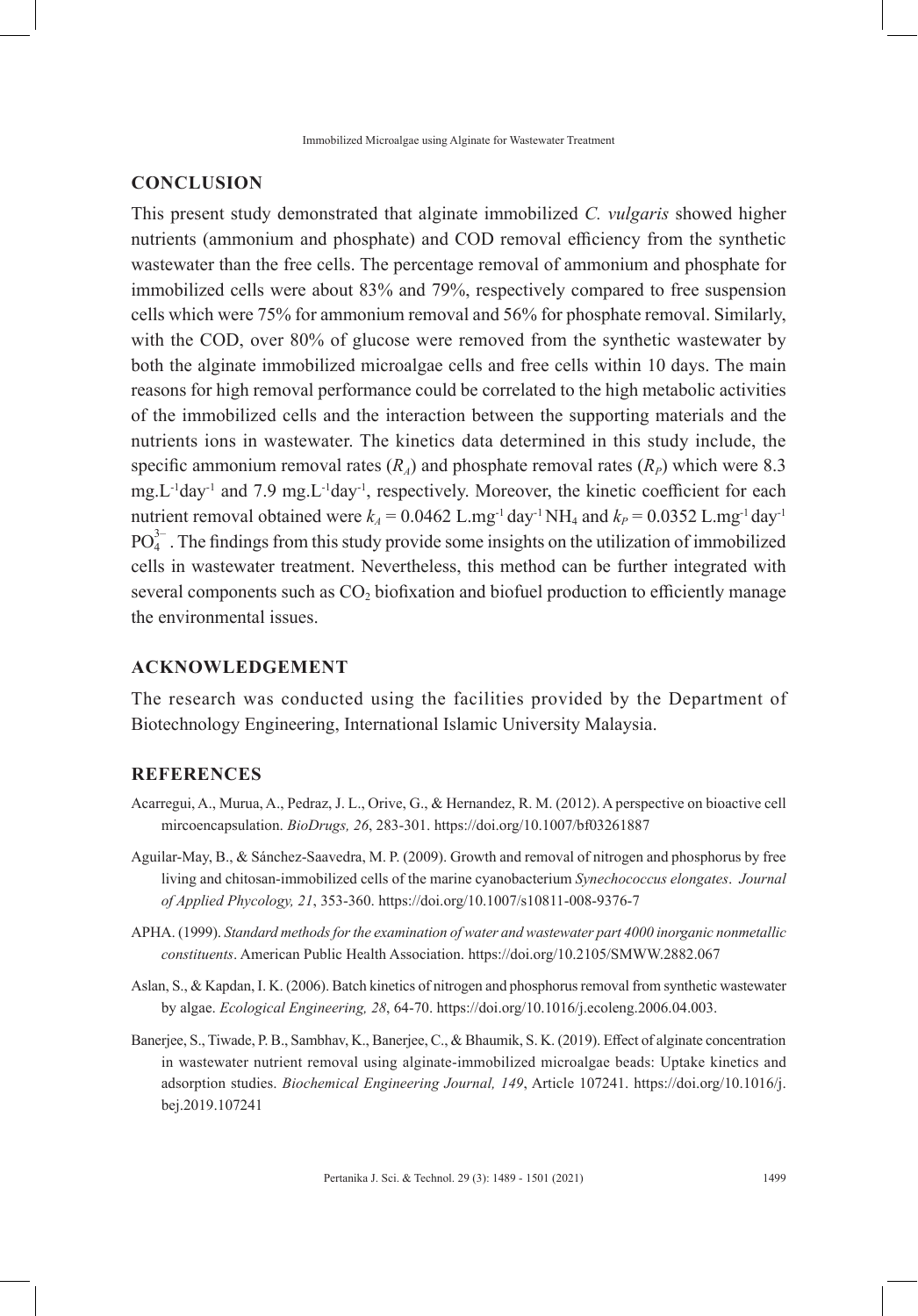- Benedetti, M., Vecchi, V., Barera, S., & Dall'Osto, L. (2018). Biomass from microalgae: The potential of domestication towards sustainable biofactories. *Microbial Cell Factories, 17*(1), 1-18. https://doi. org/10.1186/s12934-018-1019-3
- Covarrubias, S. A., de-Bashan, L. E., Moreno, M., & Bashan, Y. (2012). Alginate beads provide a beneficial physical barrier against native microorganisms in wastewater treated with immobilized bacteria and microalgae. *Applied Microbiology and Biotechnology, 93*, 2669-2680. https://doi.org/10.1007/s00253- 011-3585-8
- De-Bashan, L. E., & Bashan, Y. (2010). Immobilized microalgae for removing pollutants: Review of practical aspects. *Bioresource Technology, 101*(6), 1611-1627. https://doi.org/10.1016/j.biortech.2009.09.043
- Delgadillo-Mirquez, L., Lopes, F., Taidi, B., & Pareau, D. (2016). Nitrogen and phosphate removal from wastewater with a mixed microalgae and bacteria culture. *Biotechnology Reports, 11*, 18-26. https://doi. org/10.1016/j.btre.2016.04.003
- Gao, H., Khera, E., Lee, J. K., & Wen, F. (2016). Immobilization of multi-biocatalysts in alginate beads for cofactor regeneration and improved reusability. *Journal of Visualized Experiments*, (110), Article 53944. https://doi.org/10.3791/53944
- Halim, A. A., Samsudin, A., Azmi, A. S., & Nawi, M. M. N. (2019). Nutrient and chemical oxygen demand (COD) removals by mircoalgae-bacteria co-culture system in palm mill oil effluent (POME). *IIUM Engineering Journal, 20*(2), 22-31. https://doi.org/10.31436/iiumej.v20i2.1109
- Hernandez, J., Luz, E., & Bashan, Y. (2006). Starvation enhances phosphorus removal from wastewater by the with *Azospirillum brasilense. Enzyme and Microbial Technology, 38*, 190-198. https://doi.org/10.1016/j. enzmictec.2005.06.005
- Kaparapu, J. (2017). Micro algal immobilization techniques. *Journal of Algal Biomass Utilization*, *8*(1), 64-70.
- Kaur, H., Rajor, A., & Kaleka, A. S. (2019). Role of phycoremediation to remove heavy metals from sewage water: Review article. *Journal of Environmental Science and Technology, 12*, 1-9. https://doi.org/10.3923/ jest.2019.1.9
- Lau, P. S., Tam, N. F. Y., & Wong, Y. S. (1998). Effect of carrageenan immobilization on the physiological activities of *Chlorella vulgaris*. *Bioresource Technology, 63*(2), 115-121. https://doi.org/10.1016/S0960- 8524(97)00111-9
- Leenen, E. J. T. M., Dos Santos, V. A. P., Grolle, K. C. F., Tramper, J., & Wijffels, R. H. (1996). Characteristics of and selection criteria for support materials for cell immobilization in wastewater treatment. *Water Research*, 30(12), 2985-2996. https://doi.org/10.1016/s0043-1354(96)00209-6
- Mujtaba, G., Rizwan, M., & Lee, K. (2015). Simultaneous removal of inorganic nutrients and organic carbon by symbiotic co-culture of *Chlorella vulgaris* and *Pseudomonas putida*. *Biotechnology and Bioprocess Engineering, 20*(6), 1114-1122. https://doi.org/10.1007/s12257-015-0421-5
- Pacheco, M. M., Hoeltz, M., Moraes, M. S. A., & Schneider, R. C. S. (2015). Microalgae: Cultivation techniques and wastewater phycoremediation. *Journal of Environmental Science and Health. Part A, Toxic/hazardous Substances & Environmental Engineering, 50*(6), 585-601. https://doi.org/10.1080/10934529.2015.994951